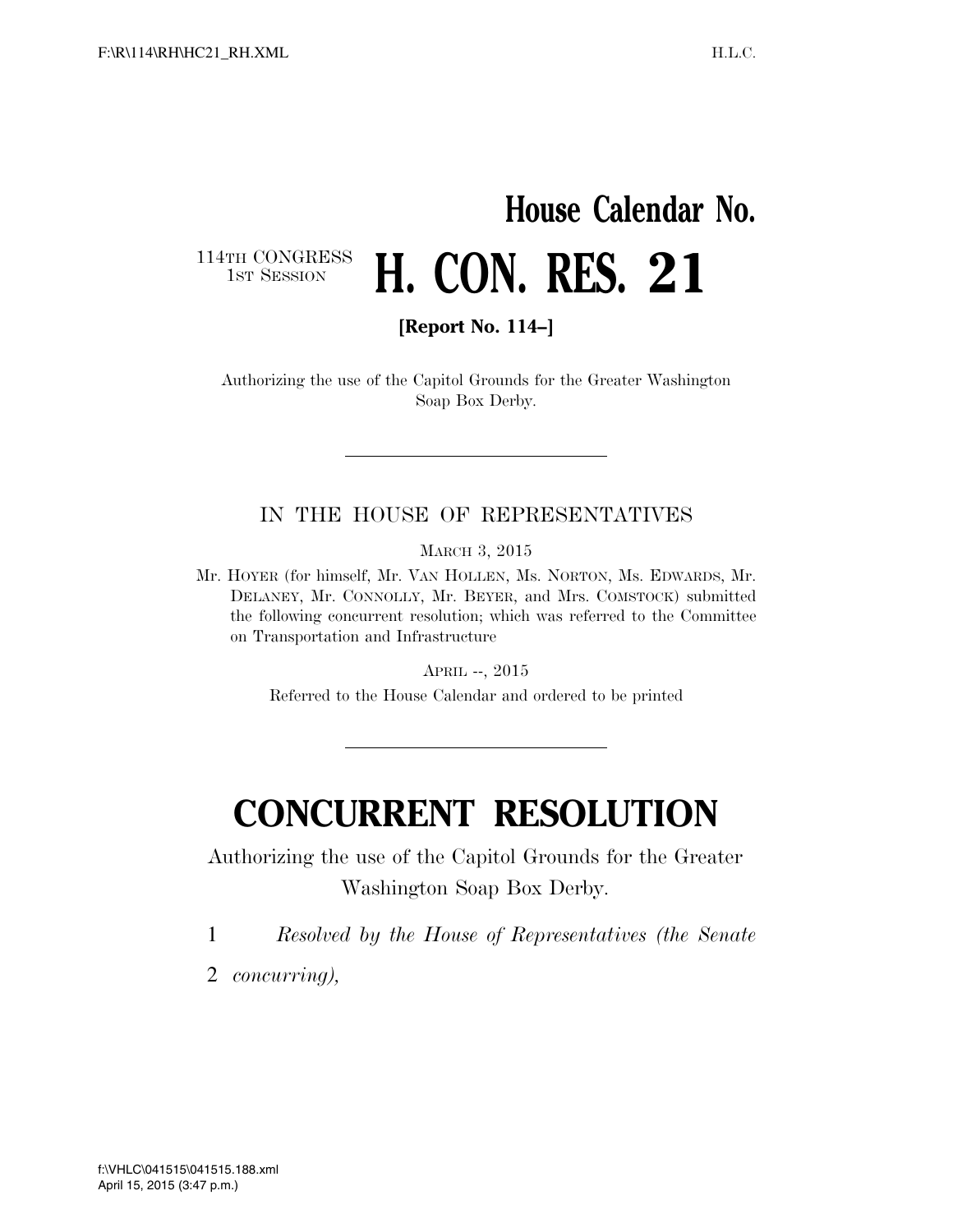$\mathfrak{D}$ 

### **SECTION 1. USE OF CAPITOL GROUNDS FOR SOAP BOX DERBY RACES.**

 (a) IN GENERAL.—The Greater Washington Soap Box Derby Association (in this resolution referred to as the ''sponsor'') shall be permitted to sponsor a public event, soap box derby races (in this resolution referred to as the ''event''), on the Capitol Grounds.

 (b) DATE OF EVENT.—The event shall be held on June 20, 2015, or on such other date as the Speaker of the House of Representatives and the Committee on Rules and Administration of the Senate jointly designate.

#### **SEC. 2. TERMS AND CONDITIONS.**

 (a) IN GENERAL.—Under conditions to be prescribed by the Architect of the Capitol and the Capitol Police Board, the event shall be—

- (1) free of admission charge and open to the public; and
- (2) arranged not to interfere with the needs of Congress.

 (b) EXPENSES AND LIABILITIES.—The sponsor shall assume full responsibility for all expenses and liabilities incident to all activities associated with the event.

#### **SEC. 3. EVENT PREPARATIONS.**

 Subject to the approval of the Architect of the Cap- itol, the sponsor is authorized to erect upon the Capitol Grounds such stage, sound amplification devices, and